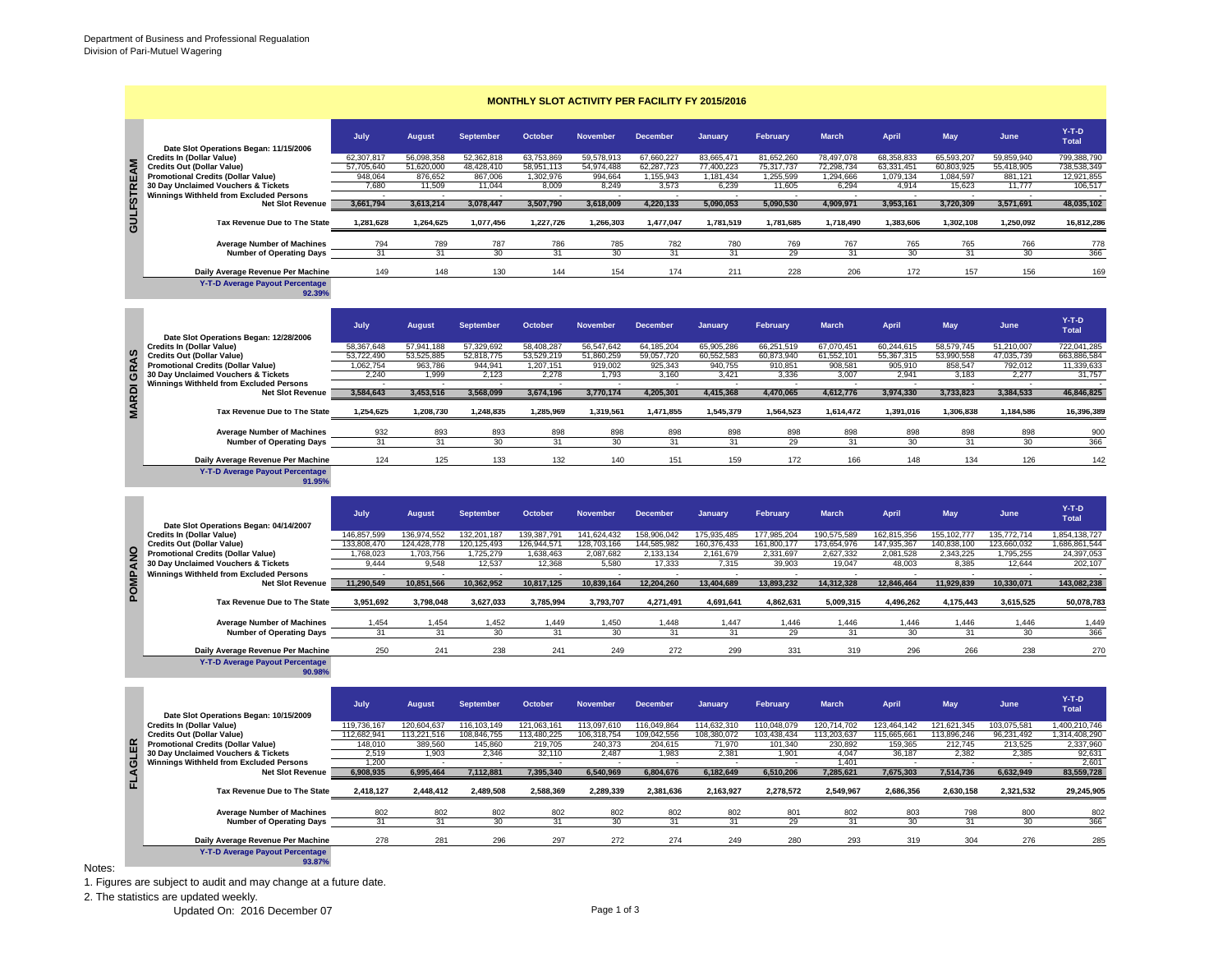| <b>MONTHLY SLOT ACTIVITY PER FACILITY FY 2015/2016</b> |                                                                                                    |                          |                          |                          |                          |                          |                          |                          |                           |                           |                            |                           |                          |                                |
|--------------------------------------------------------|----------------------------------------------------------------------------------------------------|--------------------------|--------------------------|--------------------------|--------------------------|--------------------------|--------------------------|--------------------------|---------------------------|---------------------------|----------------------------|---------------------------|--------------------------|--------------------------------|
|                                                        | Date Slot Operations Began: 01/22/2010                                                             | July                     | <b>August</b>            | September                | October                  | <b>November</b>          | <b>December</b>          | January                  | February                  | <b>March</b>              | <b>April</b>               | <b>May</b>                | June                     | $Y-T-D$<br><b>Total</b>        |
|                                                        | <b>Credits In (Dollar Value)</b>                                                                   | 80,535,471               | 76,400,512               | 75,727,727               | 77,882,151               | 77,105,027               | 80,614,545               | 78,749,151               | 83,288,283                | 92,623,832                | 91,954,051                 | 92,524,898                | 83,991,463               | 991,397,112                    |
|                                                        | <b>Credits Out (Dollar Value)</b><br><b>Promotional Credits (Dollar Value)</b>                     | 73,178,105<br>1,171,458  | 69,400,100<br>1,175,251  | 68,716,822<br>1,201,104  | 70,699,336<br>1,063,692  | 70,220,512<br>1,091,221  | 73,524,110<br>1,153,661  | 71,496,588<br>1,248,299  | 75,552,738<br>1,201,379   | 84, 131, 850<br>1,537,802 | 83,519,732<br>1,537,918    | 84,240,650<br>1,676,974   | 76,410,871<br>1,475,820  | 901,091,414<br>15,534,580      |
|                                                        | 30 Day Unclaimed Vouchers & Tickets                                                                | 2,775                    | 3,198                    | 2,939                    | 2,433                    | 3,388                    | 3,964                    | 2,759                    | 3,047                     | 3,482                     | 3,697                      | 3,184                     | 3,240                    | 38,105                         |
|                                                        | Winnings Withheld from Excluded Persons<br><b>Net Slot Revenue</b>                                 | 6,188,682                | 5,828,359                | 5,812,740                | 6,121,556                | 1.294<br>5,797,976       | 1.491<br>5,942,228       | 6.186<br>6,013,210       | 2.617<br>6,539,830        | 6,957,662                 | 6,900,098                  | 6,610,458                 | 6,108,012                | 11.588<br>74,820,811           |
| CALDER                                                 |                                                                                                    |                          |                          |                          |                          |                          |                          |                          |                           |                           |                            |                           |                          |                                |
|                                                        | Tax Revenue Due to The State                                                                       | 2,166,039                | 2,039,926                | 2,034,459                | 2,142,545                | 2,029,292                | 2,079,780                | 2,104,623                | 2,288,940                 | 2,435,182                 | 2,415,034                  | 2,313,660                 | 2,137,804                | 26, 187, 284                   |
|                                                        | <b>Average Number of Machines</b><br><b>Number of Operating Days</b>                               | 1,097<br>31              | 1,097<br>31              | 1,095<br>30              | 1,093<br>31              | 1,093<br>30              | 1,095<br>31              | 1,095<br>31              | 1,093<br>29               | 1,094<br>31               | 1,093<br>30                | 1,092<br>31               | 1,093<br>30              | 1,094<br>366                   |
|                                                        | Daily Average Revenue Per Machine                                                                  | 182                      | 171                      | 177                      | 181                      | 177                      | 175                      | 177                      | 206                       | 205                       | 210                        | 195                       | 186                      | 187                            |
|                                                        | Y-T-D Average Payout Percentage<br>90.89%                                                          |                          |                          |                          |                          |                          |                          |                          |                           |                           |                            |                           |                          |                                |
|                                                        | Date Slot Operations Began: 01/23/2012                                                             | July                     | <b>August</b>            | September                | October                  | <b>November</b>          | <b>December</b>          | January                  | February                  | <b>March</b>              | April                      | <b>May</b>                | June                     | $Y-T-D$<br><b>Total</b>        |
|                                                        | <b>Credits In (Dollar Value)</b><br><b>Credits Out (Dollar Value)</b>                              | 92,433,286<br>86.699.149 | 89,039,193<br>83.403.692 | 85,035,512<br>79.612.537 | 93,566,118<br>87.820.706 | 86,846,029<br>81.392.431 | 88,592,333<br>83.015.488 | 92,029,022<br>86.276.301 | 100,108,991<br>94.090.307 | 105,342,541<br>98.899.145 | 108,143,871<br>101,376,765 | 106,043,222<br>99,525,656 | 94,546,137<br>88,775,344 | 1.141.726.255<br>1.070.887.522 |
| <b>ALAI</b>                                            | <b>Promotional Credits (Dollar Value)</b>                                                          | 948,446                  | 723,697                  | 675,966                  | 644,221                  | 593,747                  | 631,401                  | 721,286                  | 737,094                   | 861,863                   | 1,093,570                  | 1,058,194                 | 924,853                  | 9,614,337                      |
|                                                        | 30 Day Unclaimed Vouchers & Tickets                                                                | 21,607                   | 6,899                    | 5,820                    | 8,511                    | 8,570                    | 11,178                   | 10,564                   | 9,875                     | 12,315                    | 16,625                     | 21,026                    | 14,964                   | 147,954                        |
| <b>IAU IMAIN</b>                                       | Winnings Withheld from Excluded Persons<br><b>Net Slot Revenue</b>                                 | 4,807,298                | 4,918,703                | 4,752,828                | 5,109,702                | 4,868,421                | 4,956,622                | 5,041,999                | 5,291,466                 | 5,593,848                 | 5,690,162                  | 5,480,398                 | 4,860,904                | 61,372,350                     |
|                                                        | Tax Revenue Due to The State                                                                       | 1,682,554                | 1,721,546                | 1,663,490                | 1,788,396                | 1,703,947                | 1,734,818                | 1,764,700                | 1,852,013                 | 1,957,847                 | 1,991,557                  | 1,918,139                 | 1,701,317                | 21,480,322                     |
|                                                        | <b>Average Number of Machines</b><br><b>Number of Operating Days</b>                               | 1,030<br>31              | 1,030<br>31              | 1,030<br>30              | 1,030<br>31              | 1,030<br>30              | 1,035<br>31              | 1,050<br>31              | 1,048<br>29               | 1,050<br>31               | 1,049<br>30                | 1,050<br>31               | 1,050<br>30              | 1,040<br>366                   |
|                                                        | Daily Average Revenue Per Machine                                                                  | 151                      | 154                      | 154                      | 160                      | 158                      | 155                      | 155                      | 174                       | 172                       | 181                        | 168                       | 154                      | 161                            |
|                                                        | Y-T-D Average Payout Percentage<br>93.80%                                                          |                          |                          |                          |                          |                          |                          |                          |                           |                           |                            |                           |                          |                                |
|                                                        | Date Slot Operations Began: 08/14/2013<br><b>Credits In (Dollar Value)</b>                         | July                     | <b>August</b>            | September                | October                  | <b>November</b>          | <b>December</b>          | January                  | February                  | <b>March</b>              | <b>April</b>               | <b>May</b>                | June                     | $Y-T-D$<br><b>Total</b>        |
|                                                        |                                                                                                    | 97,230,779               | 95,502,473               | 89,076,812               | 93,832,430               | 86,207,341               | 95,907,653               | 98,495,722               | 99,180,242                | 111,548,007               | 106, 115, 263              | 101,549,493               | 97,468,379               | 1,172,114,593                  |
|                                                        | <b>Credits Out (Dollar Value)</b><br><b>Promotional Credits (Dollar Value)</b>                     | 91,026,154<br>581,503    | 89,276,768<br>600,857    | 83,189,424<br>690,670    | 87,397,159<br>766,786    | 80,433,481<br>605,768    | 89,527,312<br>670,004    | 92,116,510<br>678,237    | 92,469,566<br>616,783     | 104,679,101<br>700,579    | 99,334,508<br>682,354      | 94,985,164<br>787,452     | 91,323,054<br>707,007    | 1,095,758,202<br>8,088,001     |
|                                                        | 30 Day Unclaimed Vouchers & Tickets                                                                | 3,043                    | 6,560                    | 2,933                    | 3,061                    | 2,663                    | 2,401                    | 3,996                    | 3,978                     | 4,123                     | 4,787                      | 2,431                     | 2,942                    | 42,919                         |
|                                                        | Winnings Withheld from Excluded Persons<br><b>Net Slot Revenue</b><br>Tax Revenue Due to The State |                          |                          |                          |                          |                          |                          |                          |                           |                           |                            |                           |                          |                                |
| <b>HIALEAH PARK</b>                                    |                                                                                                    | 5,626,165<br>1.969.158   | 5,631,408<br>1,970,993   | 5,199,651<br>1.819.878   | 5,671,546<br>1,985,041   | 5,170,755<br>1,809,764   | 5,712,738<br>1.999.458   | 5,704,970<br>1,996,740   | 6,097,871<br>2,134,255    | 6,172,450<br>2,160,357    | 6,103,188<br>2,136,116     | 5,779,308<br>2,022,758    | 5,441,260<br>1.904.441   | 68,311,309<br>23,908,958       |
|                                                        | <b>Average Number of Machines</b>                                                                  | 856                      | 862                      | 862                      | 861                      | 865                      | 873                      | 875                      | 874                       | 872                       | 867                        | 862                       | 861                      | 866                            |
|                                                        | <b>Number of Operating Days</b>                                                                    | 31                       | 31                       | 30                       | 31                       | 30                       | 31                       | 31                       | 29                        | 31                        | 30                         | 31                        | 30                       | 366                            |
|                                                        | Daily Average Revenue Per Machine<br><b>Y-T-D Average Payout Percentage</b><br>93.49%              | 212                      | 211                      | 201                      | 213                      | 199                      | 211                      | 210                      | 241                       | 228                       | 235                        | 216                       | 211                      | 216                            |
|                                                        | Date Slot Operations Began: 02/20/2014                                                             | July                     | <b>August</b>            | <b>September</b>         | October                  | <b>November</b>          | <b>December</b>          | January                  | February                  | <b>March</b>              | <b>April</b>               | <b>May</b>                | June                     | $Y-T-D$<br><b>Total</b>        |
|                                                        | <b>Credits In (Dollar Value)</b><br><b>Credits Out (Dollar Value)</b>                              |                          |                          |                          |                          |                          |                          | 17,491,344<br>16,232,513 | 28,832,779<br>26,420,708  | 29,025,960<br>26,758,787  | 29,201,945<br>27,024,057   | 27,918,173<br>25,764,497  | 23,929,098<br>22,010,587 | 156,399,299<br>144,211,149     |
| ALAI                                                   | <b>Promotional Credits (Dollar Value)</b>                                                          | $\sim$                   | $\sim$                   | $\overline{\phantom{a}}$ | $\overline{\phantom{a}}$ | $\overline{\phantom{a}}$ | $\sim$                   | 49,706                   | 154,070                   | 163,540                   | 263,995                    | 265,520                   | 254,740                  | 1,151,571                      |
|                                                        | 30 Day Unclaimed Vouchers & Tickets                                                                | $\sim$                   | $\overline{\phantom{a}}$ | $\sim$                   | $\overline{\phantom{a}}$ |                          | $\sim$                   |                          | 1,563                     | 1,880                     | 4,111                      | 1,370                     | 1,292                    | 10,216                         |
|                                                        | Winnings Withheld from Excluded Persons<br><b>Net Slot Revenue</b>                                 |                          | ٠                        | $\sim$                   | ٠                        | $\sim$                   | $\sim$                   | 1,209,124                | 2.259.564                 | 2,105,513                 | 2,016<br>1.918.004         | 1.889.526                 | 1,665,063                | 2,016<br>11,048,810            |
| <b>DANIA JAI</b>                                       | Tax Revenue Due to The State                                                                       |                          |                          |                          |                          |                          |                          | 423,193                  | 790,847                   | 736,929                   | 671,302                    | 661,334                   | 582,772                  | 3,867,084                      |
|                                                        | <b>Average Number of Machines</b>                                                                  |                          |                          |                          |                          |                          |                          | 832                      | 884                       | 884                       | 882                        | 876                       | 869                      | 879                            |
|                                                        | <b>Number of Operating Days</b>                                                                    |                          |                          |                          |                          |                          |                          | 19                       | 29                        | 31                        | 30                         | 31                        | 30                       | 170                            |
|                                                        | Daily Average Revenue Per Machine                                                                  |                          |                          |                          |                          |                          |                          | 76                       | 88                        | 77                        | 72                         | 70                        | 64                       | 74                             |
|                                                        | Y-T-D Average Payout Percentage<br>92.21%                                                          |                          |                          |                          |                          |                          |                          |                          |                           |                           |                            |                           |                          |                                |

## Notes:

1. Figures are subject to audit and may change at a future date.

2. The statistics are updated weekly.

Updated On: 2016 December 07 Page 2 of 3